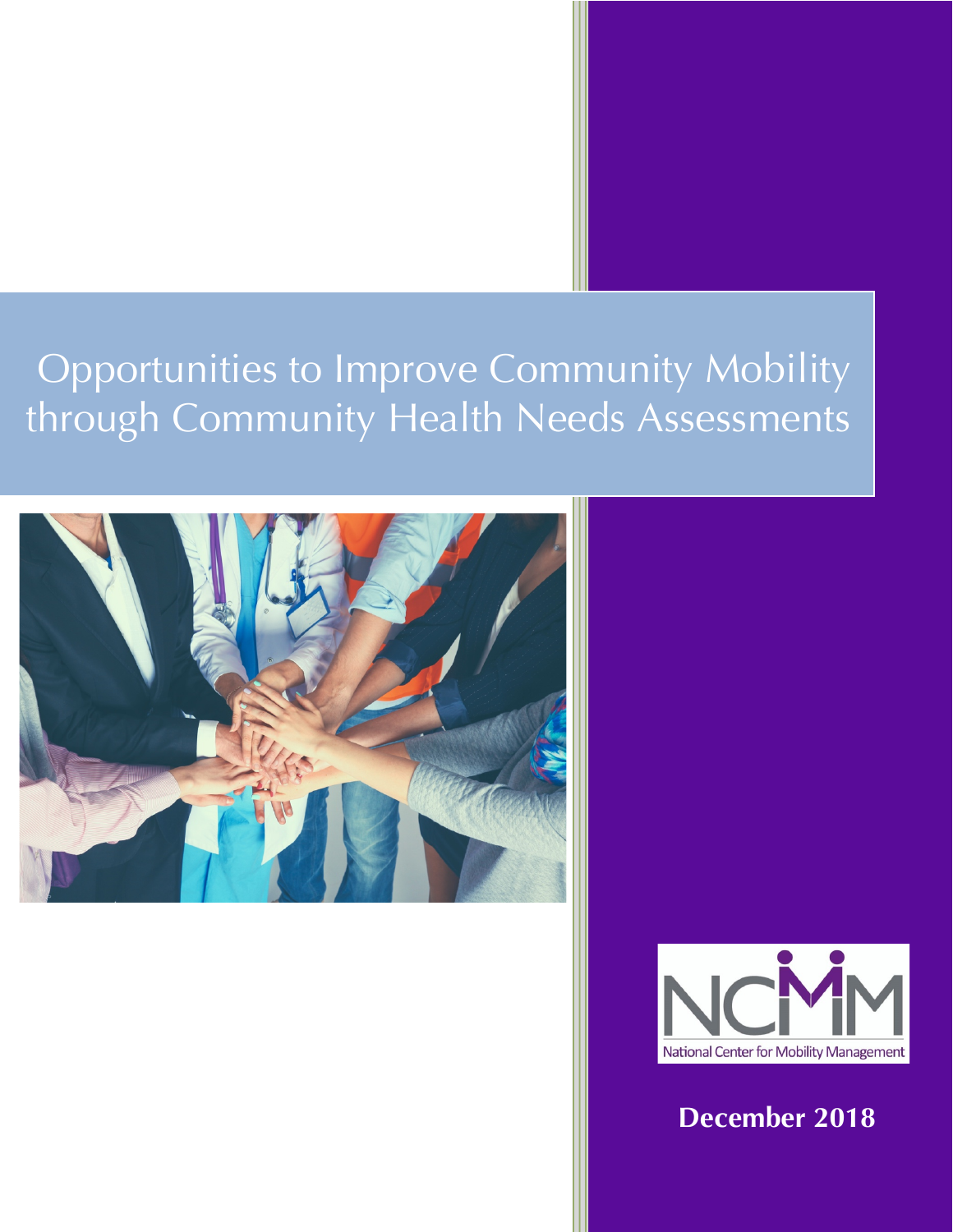## **Opportunities to Improve Community Mobility through Community Health Needs Assessments**

Within the last decade, healthcare providers have expanded the lens through which they consider patient outcomes beyond just interactions within a hospital or clinic. They increasingly recognize that other factors can be just as critical to patient outcomes, such as access to healthy food, stable housing, safe living environments, a source of income, and social supports. Factors such as these are termed "social determinants of health" or SDOHs. Mobility is a critical SDOH as it directly impacts patients' ability to obtain healthcare services and to connect to other SDOH activities, such as employment, social gatherings, grocery stores, and housing.

Historically, most healthcare systems have not invested in addressing SDOHs, although a select few have made temporary, small-scale investments beyond their strictly defined healthcare purview. This is due in part to the lack of data discussing how social determinants influence a patient's appropriate (or inappropriate) utilization of healthcare services, and how that behavior impacts the overall healthcare system. But the tide may be changing; several recent developments have more closely tied SDOHs with healthcare services and outcomes:

One way this has been manifested is through a requirement in the Affordable Care Act that requires hospitals to perform community health needs assessments (CHNAs) every three years to identify the obstacles to improving community health, and then to create an action plan to address those obstacles. Many of these CHNAs have subsequently focused on mobility issues, which include access to transportation, safe biking and pedestrian facilities, and the ability to reach essential amenities, among other factors that inhibit or enable people to achieve better health outcomes.

As a result, it is important for mobility managers to understand CHNAs and the mobility challenges that local hospitals articulate. By doing so, mobility managers can apply their expertise to improving health outcomes in their communities. To help, this report explains CHNAs, what steps certain communities, guided by their CHNAs, have taken to address mobility challenges, and what, if any, impact such strategies have had. The report also identifies opportunities and strategies for mobility professionals to play a greater role in the CHNA process and engage local healthcare entities in community mobility issues.

## What is a Community Health Needs Assessment?

 $\overline{a}$ 

The Centers for Disease Control and Prevention (CDC) broadly defines CHNAs as "a process of community engagement; collection, analysis, and interpretation of data on health outcomes and health correlates/determinants; identification of health disparities; and identification of resources that can be used to address priority needs."1 It should be noted that the term CHNA is often used interchangeably with CHA (community health assessment); however, a CHNA typically refers to

<sup>1</sup> The Centers for Disease Control and Prevention. (2013). *Community Health Assessment for Population Health Improvement: Resource of Most Frequently Recommended Health Outcomes and Determinants.* Retrieved from https://wwwn.cdc.gov/CommunityHealth/PDF/Final\_CHAforPHI\_508.pdf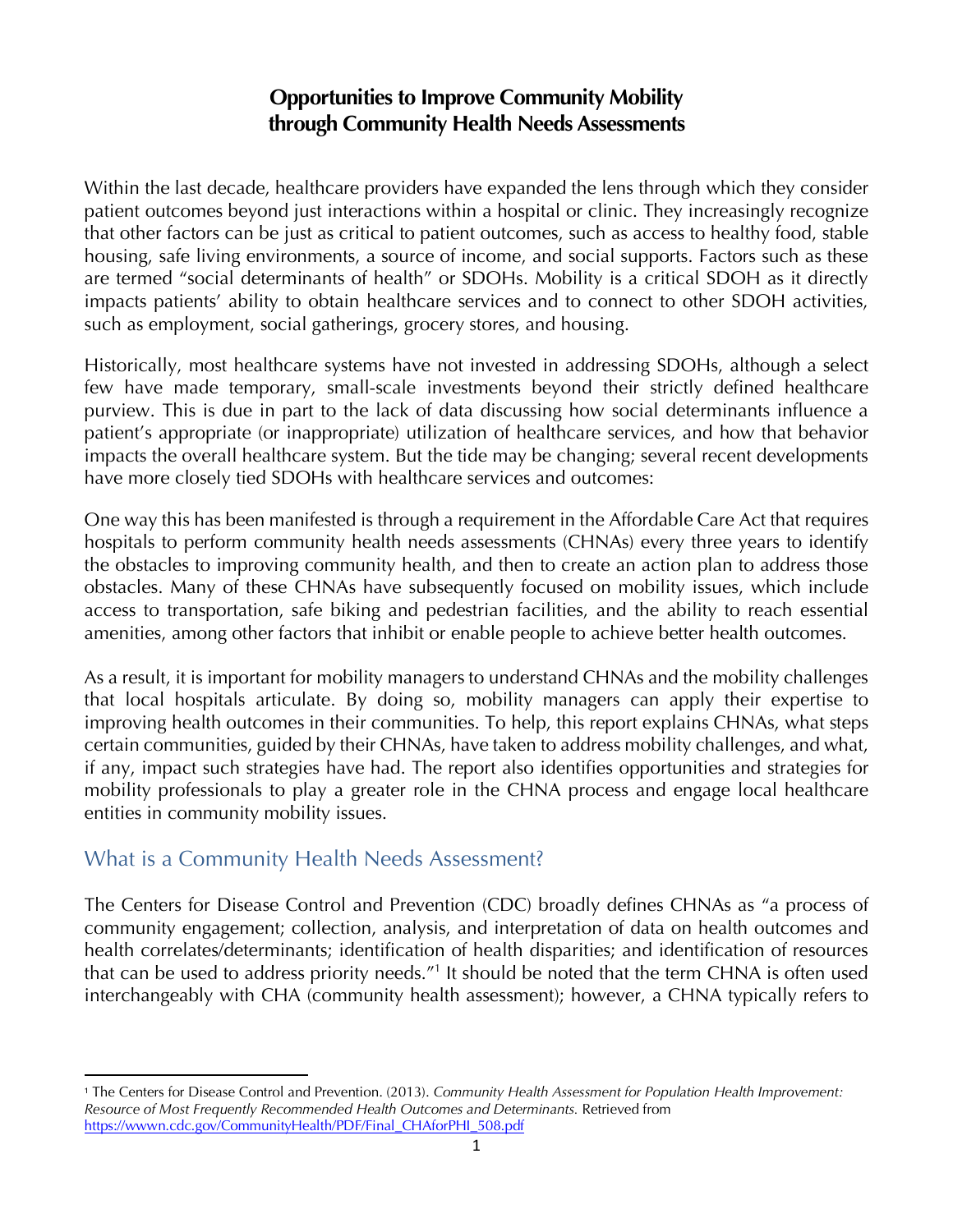the assessment initiated by a hospital, while a CHA is typically initiated by a local health department.

CHNAs, if used correctly, can be a helpful tool for communities. They identify important opportunities to improve public health by ensuring that hospitals have critical information needed to accurately meet the needs of their population. They also provide a unique chance to improve the coordination of hospital benefits with other services and initiatives, with the goals of improving community health, well-being, and equity in access to healthcare services. Through the identification and analysis of the outcomes of these assessments, policymakers, hospital staff, and other local stakeholders are better prepared to create meaningful change.

Local health and human service planning has included both formal and informal versions of assessments of community health needs for decades. However, it wasn't until the Patient Protection and Affordable Care Act (ACA) was passed in 2010, that a CHNA was considered a federal requirement. The final ruling by the IRS requires private, nonprofit hospitals to complete a CHNA every three years and adopt an implementation strategy to meet the prioritized need identified in the assessment. The completion of this requirement (among others) ensures that these hospitals can maintain their tax-exempt  $501(c)(3)$  status.

The final IRS ruling<sup>2</sup> released in 2013 defined and clarified several processes and requirements regarding CHNAs. As a part of the CHNA, hospitals must:

- **Identify the significant health needs of the community**, prioritize those health needs, and identify potential measures and resources available to address the needs
- **Include input from "persons representing the broad interests of the community,"** which is defined as:
	- 1. At least one state, local, tribal, or regional governmental public health department official with knowledge, information, or expertise relevant to the health needs of the community;
	- 2. Members of medically underserved, low-income, and minority populations in the community, or individuals or organizations serving or representing the interests of such populations; and
	- 3. Written comments received on the hospital facility's most recently conducted CHNA and most recently adopted implementation strategy
- **Provide an implementation strategy** with respect to each significant health need identified through the CHNA, and either: (1) describe how the hospital facility plans to address the health need, or (2) identify the health need as one the hospital facility does not intend to address and explain why the hospital facility does not intend to address the health need.

Hospitals are also encouraged to collaborate with other organizations and facilities, including related and unrelated hospital organizations and facilities, for-profit and government hospitals, governmental departments, and nonprofit organizations. The Association for Community Health Improvement offers a nine-step pathway for conducting a CHNA and developing implementation

 $\overline{a}$ <sup>2</sup> U.S. Department of Treasury. Internal Revenue Service (2015, February). *Internal Revenue Bulletin 2015-5.* Retrieved from https://www.irs.gov/irb/2015-05\_IRB  $3$  Ibid.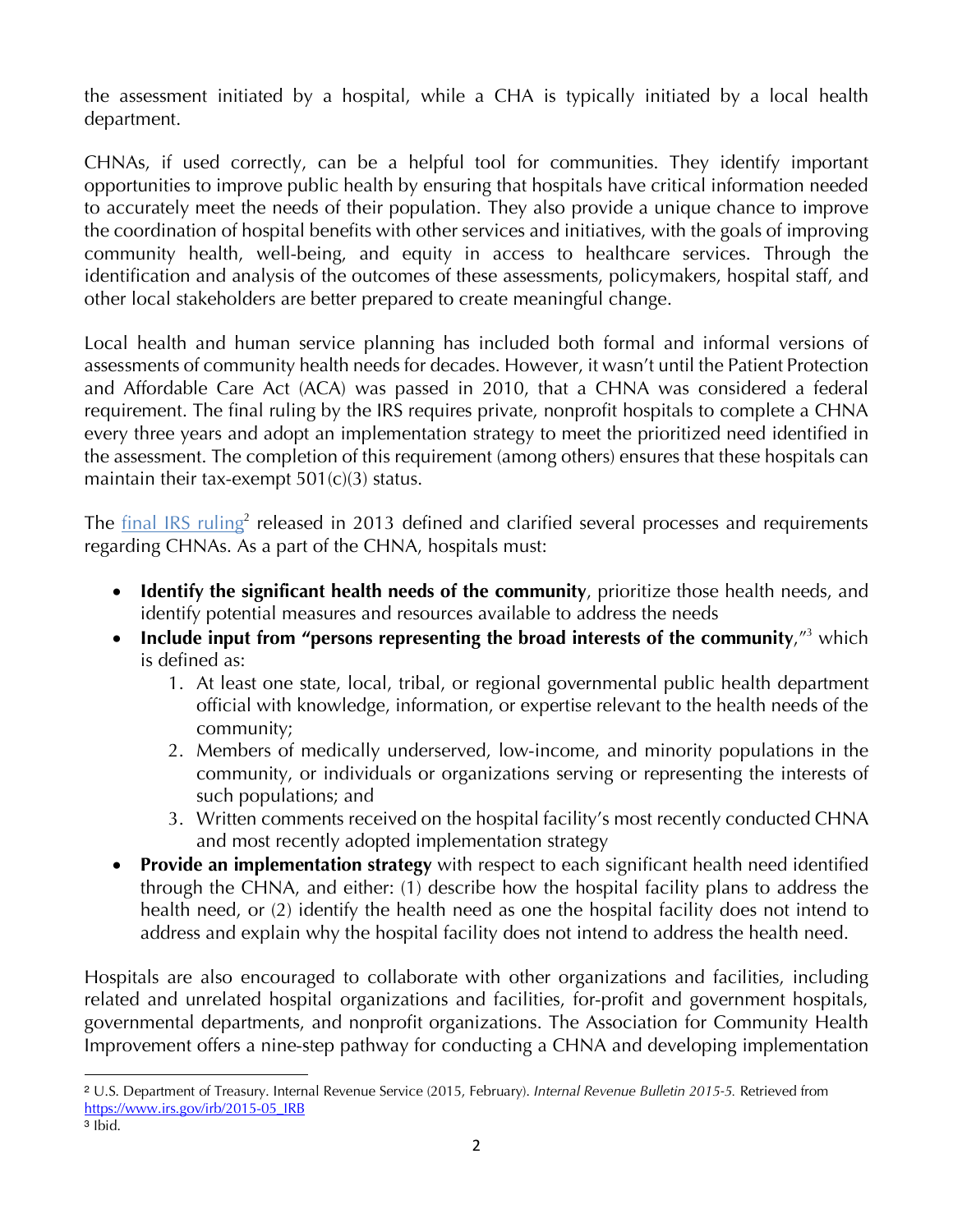strategies. The below graphic represents the nine steps discussed within their online toolkit available here.



**Figure 1**: Nine-step Pathway for Conducting a CHNA and Developing Implementation Strategies<sup>4</sup>

## How Does Transportation Access Fit into CHNAs?

<u>.</u>

A review of CHNAs from multiple communities shows that while hospitals identify a wide range of needs, they largely focus on health conditions, behaviors, and clinical care, and to a lesser extent discuss or address social determinants of health. This may be due to longstanding barriers in addressing social and economic factors, as well as the idea that these factors may be outside of the typical healthcare system's purview. A study by the Maine Rural Health Research Center that looked at the CHNAs and implementation plans of a random sampling of 50 tax-exempt Critical Access Hospitals found that the following common health issues were identified in at least 25% or more of the surveyed CHNAs: obesity, physical activity, healthy eating, substance use issues,

<sup>4</sup> Association for Community Health Improvement, Community Health Assessment Toolkit, Retrieved from http://www.healthycommunities.org/Resources/toolkit.shtml#.XBpeeRNKiqQ.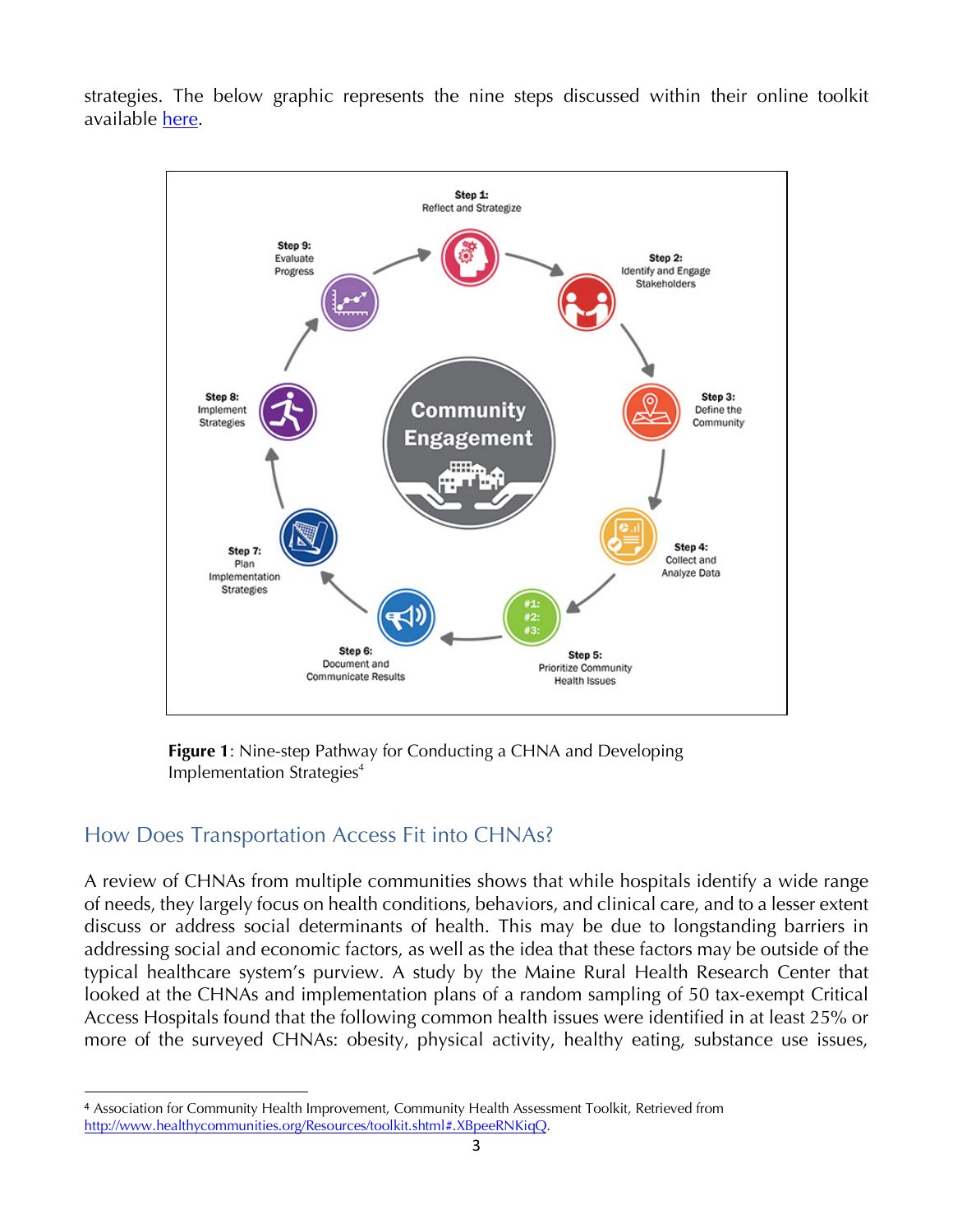access to care, mental health conditions, chronic disease and diabetes, and tobacco use. Most hospitals generated plans to address these issues.<sup>5</sup>

In addition to typical health and behavioral issues, the hospitals did identify a wide variety of social determinants of health that included domestic violence, violent crime, low literacy rates, and gaps in transportation. However, the hospitals' implementation plans – the documents laying out how to address the identified health needs – often did not attempt to address these SDOHs, which are more abstract, intractable, and long-term problems. This may be partially due to the challenging nature of social and economic factors that require long-term resources and collaborative partnerships to successfully address them, which may not be available to smaller or more rural hospitals.

Mobility managers can help with addressing this deeper layer of SDOHs. While hospitals' missions are to address health, mobility managers can partner with them to tackle outside factors that inhibit healthcare's ability to maximize the effect of their services. For those looking to address mobility issues, it is helpful to look creatively at potential implementation strategies. Some may not seem transportation-based at first glance, but may actually make a significant impact on overall mobility for local community members. In the Maine Rural Health Research Center study, of the 14% of hospitals that identified transportation as a community need within their CHNA, 8% addressed it in their implementation plan,<sup>6</sup> largely with strategies such as the development of and/or financial support for transportation programs. Several strategies in different areas of the implementation plan also served to improve overall community mobility such as development of resource directories of local services, construction of wellness centers or walking trails, rural health advocacy efforts, and support for care management and community health teams to connect vulnerable populations with community resources.

## Examples in Practice

Current research is mostly focused on assisting hospitals and communities in the creation of CHNAs, particularly around best practices for community collaboration, local engagement, and government partnership. In contrast, research regarding the actual impact of CHNAs and their implementation strategies is minimal. In particular, information and analysis focused on addressing needs through the identified implementation strategies is extremely limited.



That said, there are some case studies that illuminate how hospitals can leverage CHNAs to address the more

intractable social determinants their populations face, particularly regarding mobility issues. The

 $\overline{a}$ 

<sup>5</sup> Gale, J., Croll, Z., Zoll, L., and Coburn, A. (2018, November). *Critical Access Hospitals' Community Health Needs Assessments and Implementation Plans: How Do They Align?"* Retrieved from http://www.flexmonitoring.org/wpcontent/uploads/2018/11/CAH-Community-Health-Needs-Assessments-and-Implementation-Plans-BP-\_39.pdf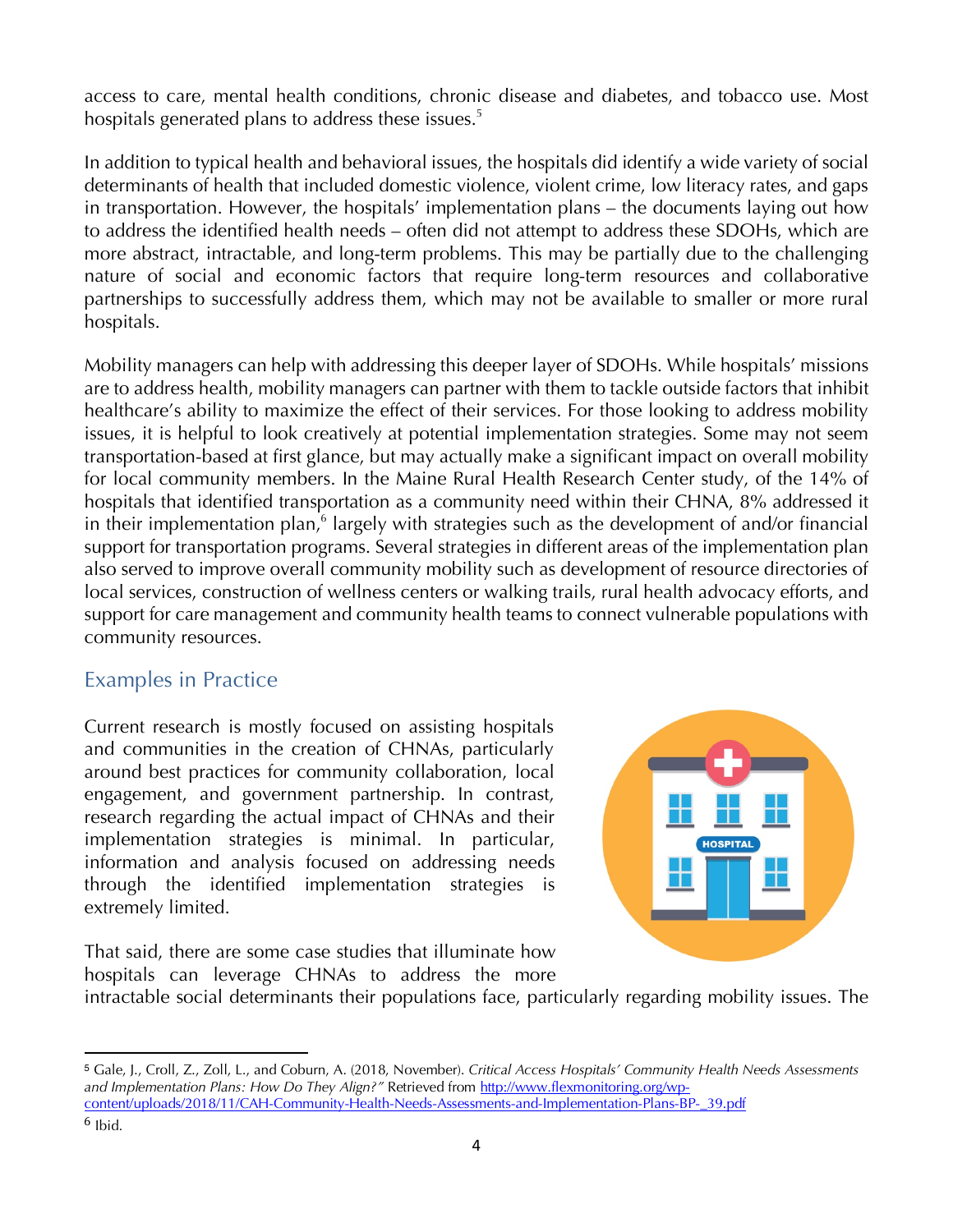following three examples illustrate communities that have chosen to address mobility challenges in their CHNAs, as well as the results of their efforts.

#### **Newton Medical Center, Kansas**

The Newton Medical Center in Harvey County, Kansas heavily emphasized the community collaboration and effort that went into creating its 2017 CHNA. The focus on engaging local stakeholders was evident as their goal throughout the process was to develop a "plan that will both directly address the needs of the community and also promote a sense of belonging and purpose within it."

**Identified Needs:** The Harvey County CHNA focused on identifying special populations in the community, particularly vulnerable populations, or those that are considered high risk. The goal in doing so is to be able to integrate the county's strengths and unique populations to improve overall inclusivity and comradery. This focus and inclusion of a wide gamut of stakeholders and residents led the CHNA to identify three health priorities to focus on through 2020: 1) improve well-being/mental health/behavioral health, 2) prevent & manage chronic disease, and 3) develop viable transportation options for health needs.

**Strategies to Address Identified Mobility Needs**: The data and priorities led to a 2018-2020 improvement plan that created SMART (Specific, Measurable, Achievable, Relevant, and Time-Bound) goals for addressing the newly articulated needs. The strategic activities that aim to create viable transportation options for health needs coincide with another goal to increase the percentage of adults getting enough physical activity. To reach this goal, the implementation plan focuses on access to walkable spaces and improving mobility access for the at-risk population. Activities include: extending the local community's walking path, improving path maintenance, and improving path appearance to encourage use.

**Community Outcomes:** Newton Medical Center released a FY2019 update to its implementation plan that measures progress on the improvement plan's goals. Hospital staff have held meetings with the city to discuss next steps for the walking path to ensure compliance with codes and regulations. There has also been work towards pursuing grant funding to provide additional support for expanding access and improving safety of the community's walking paths. The FY19 implementation plan also included a new strategy as the needs of the community have shifted since the 2017 CHNA. They identified the need for affordable, secure transportation for patients needing transfer services for additional mental health services. Due to this, the Newton Medical Center established a new contract to provide door to door transportation beginning in June of 2018 for patients needing transportation to healthcare appointments.

**Want more details?** Read the 2017 Harvey County CHNA and Implementation Plan. Read the updated FY2019 Implementation plan to read more about their shift in transportation strategies.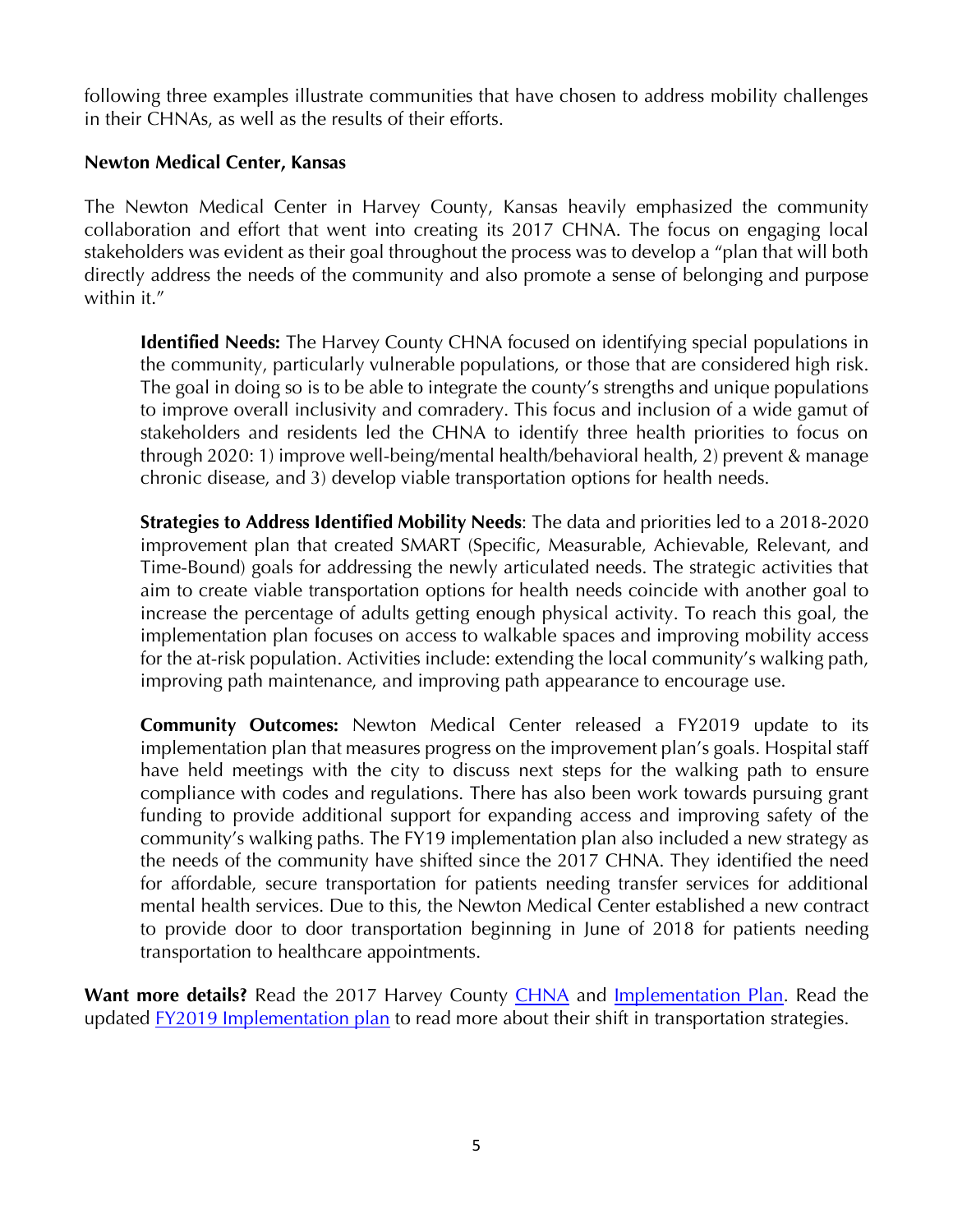#### **MedStar St. Mary's Hospital, Maryland**

Medstar St. Mary's Hospital, located in St. Mary's County, Maryland, is a strong example of a hospital identifying mobility as a key local need, and acting on this in the form of support for community partnerships and initiatives.

**Identified Needs:** As a health system, MedStar understands that it is unable to address, either as a leader or a collaborator, every health need identified as a part of the CHNA. Therefore, each hospital with the MedStar system is asked to determine the appropriate level of participation for its identified needs. *Collaboration Areas* allow for hospital partnership with outside entities, whereas *Participation Areas* focus on hospital support of local efforts, but where they may not be able to take a leadership role. For example, Medstar understands that transportation, while important to overall patient well-being, cannot be a direct focus area for their work due to natural limitations and prioritization in the healthcare space. However, Medstar has identified that its hospitals and clinics can be strong collaborators around mobility issues in order to improve overall care.

In its 2018 CHNA, St. Mary's identified three main community health priorities: 1) health and wellness, 2) access to care and services, and 3) SDOHs. While many of the identified needs matched those identified in St. Mary's 2015 CHNA, the strategies to address them, as well as the metrics of success have evolved over the years, as reflected in the 2018 CHNGA. Transportation has grown as an area of collaboration and includes specific objectives, strategies, outcomes, metrics, and partnerships to achieve success.

**Strategies to Address Identified Mobility Needs**: Because of its 2015 and 2018 CHNAs, Medstar St. Mary's has become an active partner in a community initiative led by the Tri-County Council for Southern Maryland focused on ensuring high-risk patients – with the guidance of community health workers – reach their doctors' appointments to avoid rehospitalization. This has led MedStar St. Mary's to become a key partner in a transportation solution to improve patient access to care.

#### **KEY PARTNERS: TRANSPORTATION**

Aunt Bertha, Inc. **Axis Healthcare Group** Southern Maryland Center for Life Enrichment **Tri-County Council** 

**Figure 2:** Key transportation partners as identified in the 2018 St. Mary's Hospital CHNA

**Community Outcomes:** While the 2015 CHNA identified the transportation need, St. Mary's Hospital lacked clear next steps. Local community partners working on this issue reached out to the hospital to invite their participation. There is now a pilot program coordinating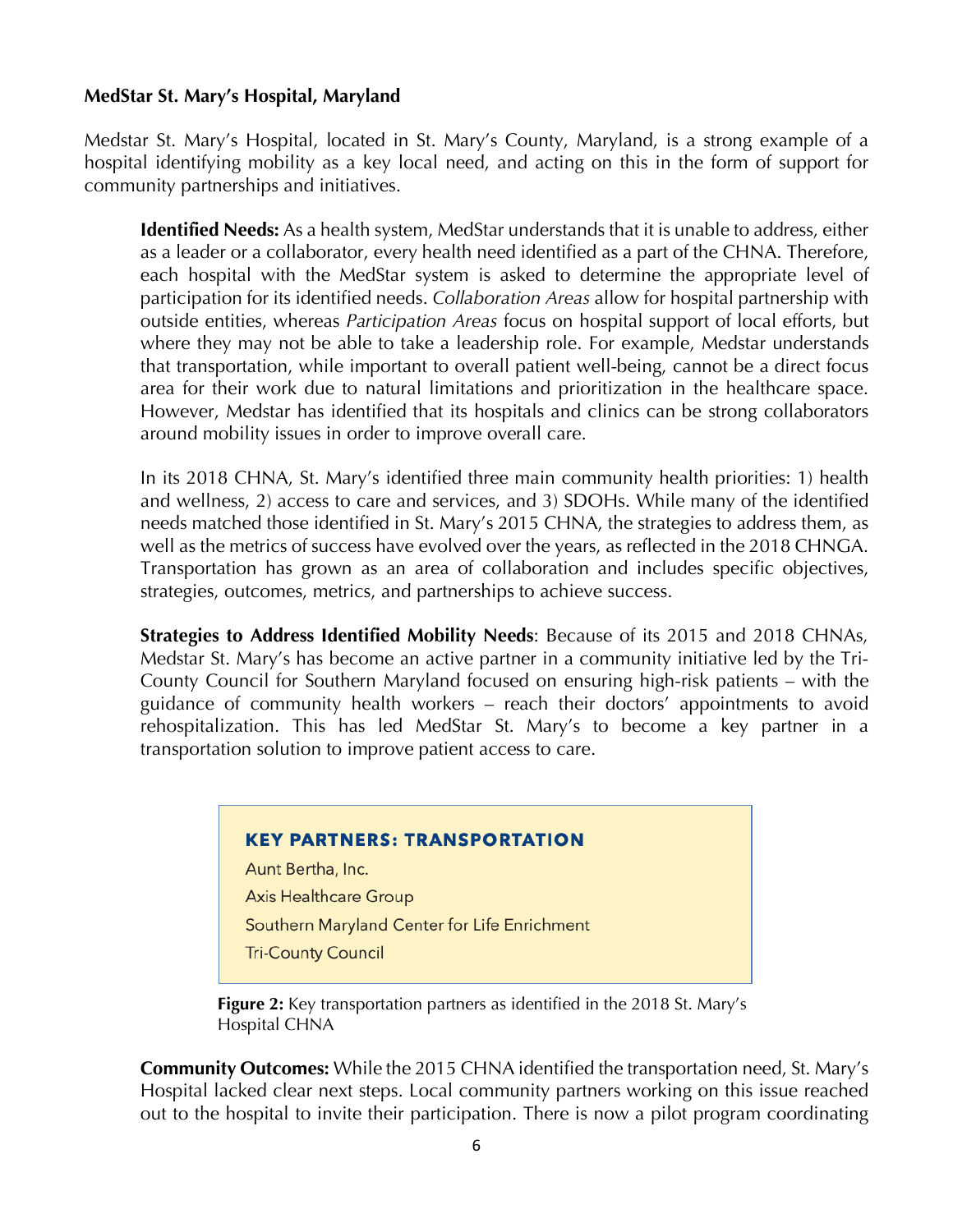latent capacity among local human service agencies to utilize their vehicles when they aren't transporting clients to get patients to their appointments. Anecdotal feedback from partners suggest this has improved care coordinators' ability to work with their clients and has improved patient compliance and satisfaction among this specific population.

**Want more details?** Read the 2018 Medstar Hospital System CHNA**,** which includes the St. Mary's Hospital 2018 CHNA.

### **Stanford Medical Center Wheaton, Minnesota**

Stanford Medical Center Wheaton is a primary care Critical Access Hospital with 25 beds serving multiple counties in Minnesota and South Dakota. Through a partnership with the Wheaton Community Health Needs Assessment Collaborative, The Stanford Medical Center conducted a formal gap analysis and then a prioritization process to determine the top needs of the local community.

**Identified Needs:** The 2012-2013 CHNA closely reviewed a list of fourteen major health indicators/concerns. Three specific concerns alerted the medical center to the transportation needs of the community.

- Need for transportation to medical appointments for older adults
- Difficulty in patients getting home after being transported by ambulance; shortage of volunteer drivers,
- Difficulty getting people to psychiatric hospitals after they visit the ER.

When deciding which of the fourteen major concerns to prioritize, a set of criteria were used to determine the top three to focus on as a part of their implementation strategy. Criteria included the availability of expertise to implement the solution, return on investment, ease of implementation/maintenance, legal consideration, and impact on systems or health. After two rounds of prioritization activities, transportation rose to the top of the list and the team worked to develop an implementation strategy.

**Strategies to Address Identified Mobility Needs**: Stanford Medical Center Wheaton identified three strategies to address the transportation barriers faced in their community. The first was to develop a directory of available resources and create a distribution plan to communicate the information to community members and to keep information up to date. In addition, a shortage of volunteer drivers in the community led the CHNA implementation plan to identify the need to increase the local volunteer driver program. The plan identified existing community resources and services with volunteer driver programs that could be leveraged as potential partners. And the third strategy for addressing local transportation needs was to work with local law enforcement and social services to provide transportation for mental health patients. The CHNA had identified local services for this population that were already available, but underutilized.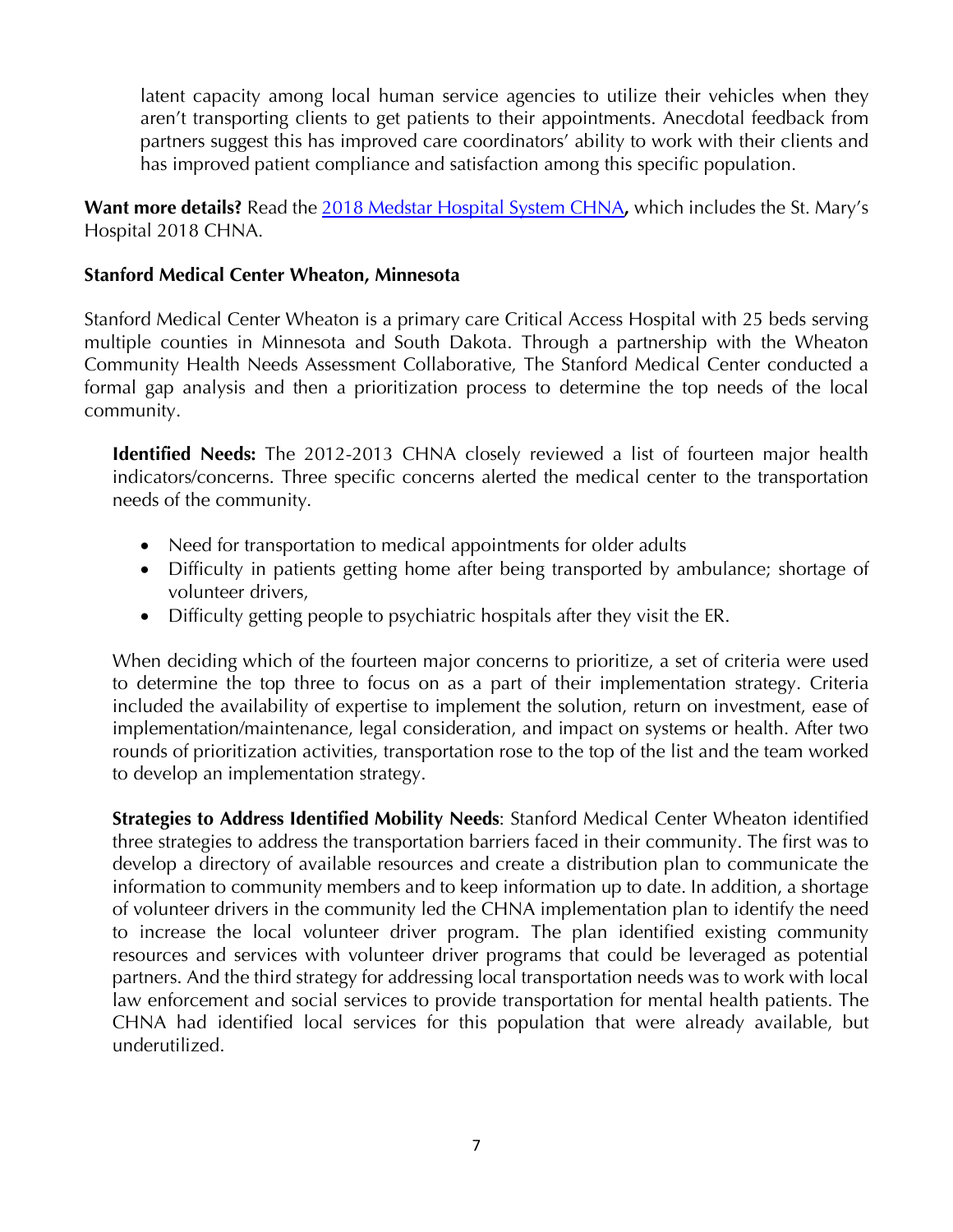**Community Outcomes:** As required by law, the CHNA was updated after three years in 2016. The updated CHNA included the impact of Stanford's work on transportation over the course of the prior three years. It identified the following successes:

- Creation of a *Traverse County Resource Guide*, which includes the transportation resources currently available in the community
- An overall increase in the number of volunteer drivers in the county
- The addition of a free van service for all local veterans for their Veterans Affairs' appointments in Fargo and St. Cloud
- Transportation by local law enforcement for mental health patients "on hold" with the county, while social services, and productive alternatives all will provide transportation for parents and children with behavior health needs.

The impact of the strategies undertaken is clear both in the above list of programming and service improvements as well as by the simple fact that transportation was no longer counted among the top three priorities in the 2016 CHNA.

Want more details? Read the 2013 Stanford Medical Center Wheaton CHNA and Implementation Plan. Read the 2016 Implementation Plan to find an impact assessment of their 2013 strategies.

## The Role of Mobility Management Professionals and CHNAs

Community engagement is at the core of the CHNA process. It is vital for hospitals to remain accountable and responsible to community stakeholders who contribute time and energy to the process. Mobility professionals who remain engaged in the process have the opportunity to improve overall engagement and partnership with not only the local hospital, but other stakeholders in the process as well. It is important for mobility sector representation in CHNA discussions to bring both awareness and understanding of the impact of overall mobility on health and well-being.

Below are a few initial steps mobility managers can take to begin to leverage the CHNA process to improve transportation access for patients and all community residents:

**1. Identify your local hospital(s) and review their past CHNAs.<sup>7</sup> By reviewing historic and** current CHNAs and implementation plan documents, mobility professionals will get a sense of both past and present priorities of the local healthcare system. Many CHNAs also include the process that the health system used to gather information and data, and make decisions regarding their priority needs. This will allow mobility professionals to get a sense of when their input and participation may be most valuable. In addition, an understanding of the needs gives community stakeholders a good foothold through which they can reach out and offer information or assistance to the health system for the identified priorities.

**<sup>.</sup>** <sup>7</sup> Every hospital is required to document their approved CHNA and make it widely available to the public. The best way to find a CHNA is to complete a brief internet search with the hospital name and the phrase "community health needs assessment." In addition, some large hospital systems (i.e., Medstar) have webpages with all of the CHNAs for their systems hospitals in one location. Need assistance? Reach out to the NCMM and we can help you find your local CHNA.